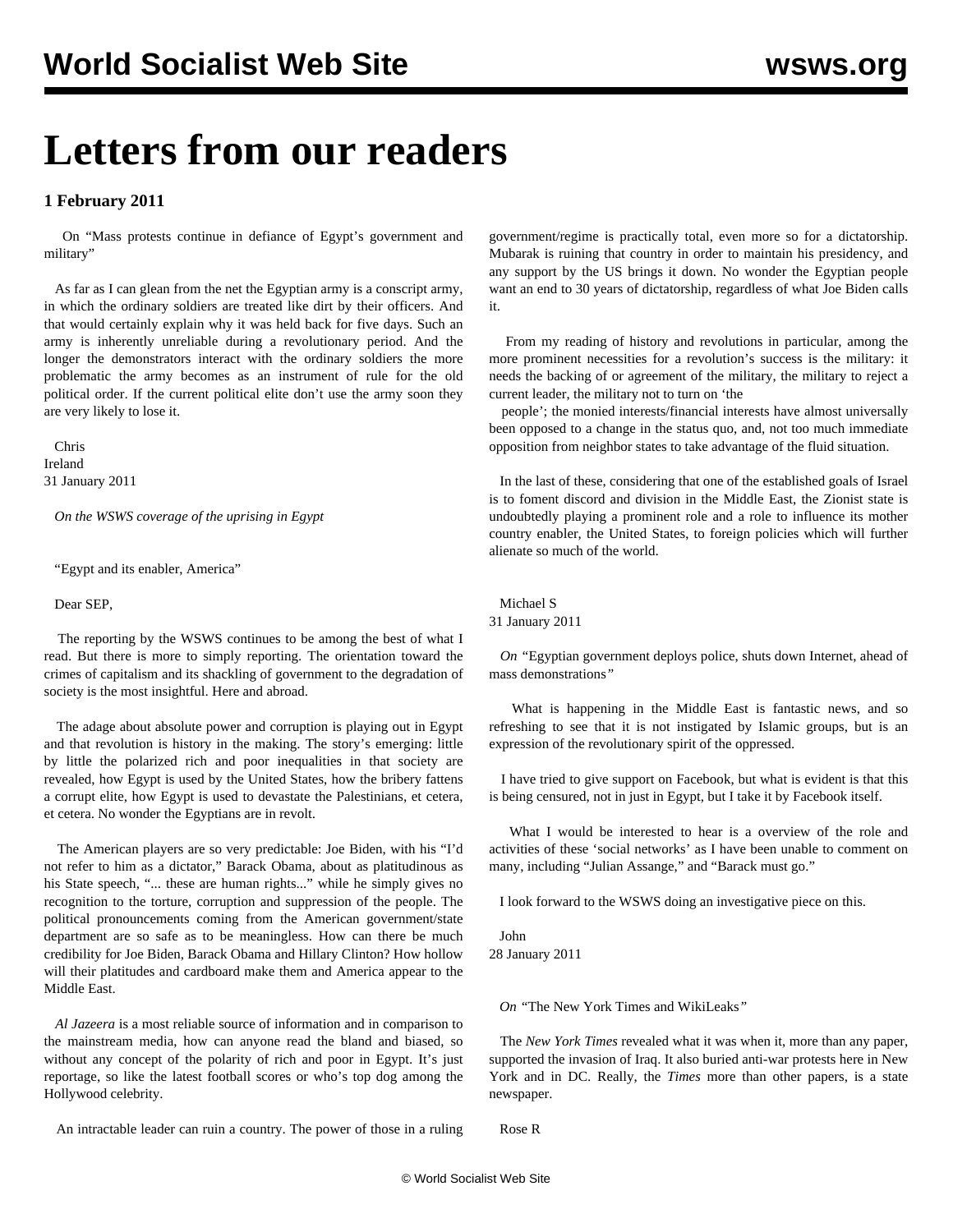*On "*[Australia: Grantham flood survivor threatened with arrest](/en/articles/2011/jan2011/mart-j18.shtml)*"*

 I am just interested if "inciting fear and anger in the community" is under the sedition laws. Checking out the criminal code this is all I can find.

If they can do this they are unanswerable to anyone!

 Australia in the late 1960s was such a great place to be. Now the police are almost paramilitary in Queensland. I am shocked as a Queenslander if I can't raise concerns without being charged.

 John W 26 January 2011

 *On "*[Ex-Washington, DC schools chief escalates campaign against](/en/articles/2011/jan2011/rhee-j26.shtml) [public education](/en/articles/2011/jan2011/rhee-j26.shtml)

 I do apologize for not using my real name—it is a sad world we live in the United States today when as a public school teacher in DCPS I am afraid of speaking truth publicly for fear of retaliation.

 My comment on this article is that Valerie Strauss' article in the *Washington Post* the other day reported that in addition to his \$2 million salary, Klein receives a yearly pension of \$34,000 for his "service" to NYPS. Of course, he has spoken aggressively against teacher pensions.

 A DCPS Teacher 26 January 2011

*On "*[Detroit cuts funding for homeless warming centers](/en/articles/2011/jan2011/home-j29.shtml)*"*

 Snyder's neck is what needs to be on the chopping block! What a myopic cretin he must be!

Mike

31 January 2011

*On "*[Obama's jobs fraud](/en/articles/2011/jan2011/pers-j22.shtml)*"*

 I worked for GE in the 1970s & early 80s, when Reg Jones turned the reins over to Neutron Jack Welch who got rid of employees and leveled many of the buildings in Schenectady—it "used to be" a GE town, but he moved most of the operations to Mexico.

 GE has shed more US-based jobs, and outsourced them to India, Mexico, Welch also "built" GE through buying companies like RCA and getting rid of the employees. He and Larry Bossidy tried to merge the new Honeywell into GE which would have eliminated 65,000 jobs in Europe.... they were stopped, not by the US, but by Europe.

 GE also has reportedly paid *no US taxes* for years... A really fine corporate American Citizen... they're a bunch of hypocrites...

John K

27 January 2011

*On "*[Sri Lankan government intensifies Colombo evictions](/en/articles/2011/jan2011/sril-j27.shtml)*"*

 A clearly written article, the voice of oppressed against oppressers. More importantly it did not isolate the people, the photos conveyed the class solidarity needed among them without dividing them as Sinhalese, Tamils or Muslims. I can see it is consciously done.

Sathish

27 January 2011

*On "*[Obama's State of the Union address](/en/articles/2011/jan2011/pers-j27.shtml)*"*

 Harry Truman would have summed up the State of the Union message more tersely. Referring to the "old soliders" speech of Douglas MacArthur, Truman said it was nothing but a bunch of damned bullshit.

Exactly.

 Phillip S 27 January 2011

*On "*[True Grit, a revenge tale from the Coen brothers](/en/articles/2011/jan2011/true-j25.shtml)*"*

 Mr. Lee's review of *True Grit* makes me eager to see the film. I have not seen the earlier film, either, but I am a fan of Charles Portis's book. I hope that the Coen brothers retained something of Portis humor and complexity.

 He supplies a nearly perfect narrative voice for Mattie Ross as she tells the story many years later, and sets it knowledgeably in the social conditions of the post-bellum South. For all the violence and outlawry, Portis gives his characters not only a human face, but also a humanistic slant, sometimes even in the worst of them.

 One wonders what was at work in American culture in 1968, when the book was written, that make it a more satisfying artistic experience of the 19th century frontier than so many current works, such as Cormac McCarthy's loathsome *Blood Meridian*.

 Sandy English New York, USA 27 January 2011 \*\*\*

 I don't know that I can provide any "insightful criticism" requested by comrade Nick, [See "[Letters from our readers,](/en/articles/2011/jan2011/corr-j27.shtml)" 27 January 2011] but I'll try to provide "the historical conditions that inform that context".

 Charles Portis's novel *True Grit* was published in 1968, the year of the Tet Offensive and the failure of the Pentagon to maintain the fiction that they were "winning" in Vietnam by crushing mass resistance—in the US and Vietnam.

 It was also the year of the My Lai massacres; U.S. troops murdered hundreds of Vietnamese villagers—all noncombatants—in what authorities surmised was collective punishment by US soldiers to revenge the loss of comrades during search and destroy missions. According to Colonel Anthony Herbert, murders of this kind occurred in every combat unit that